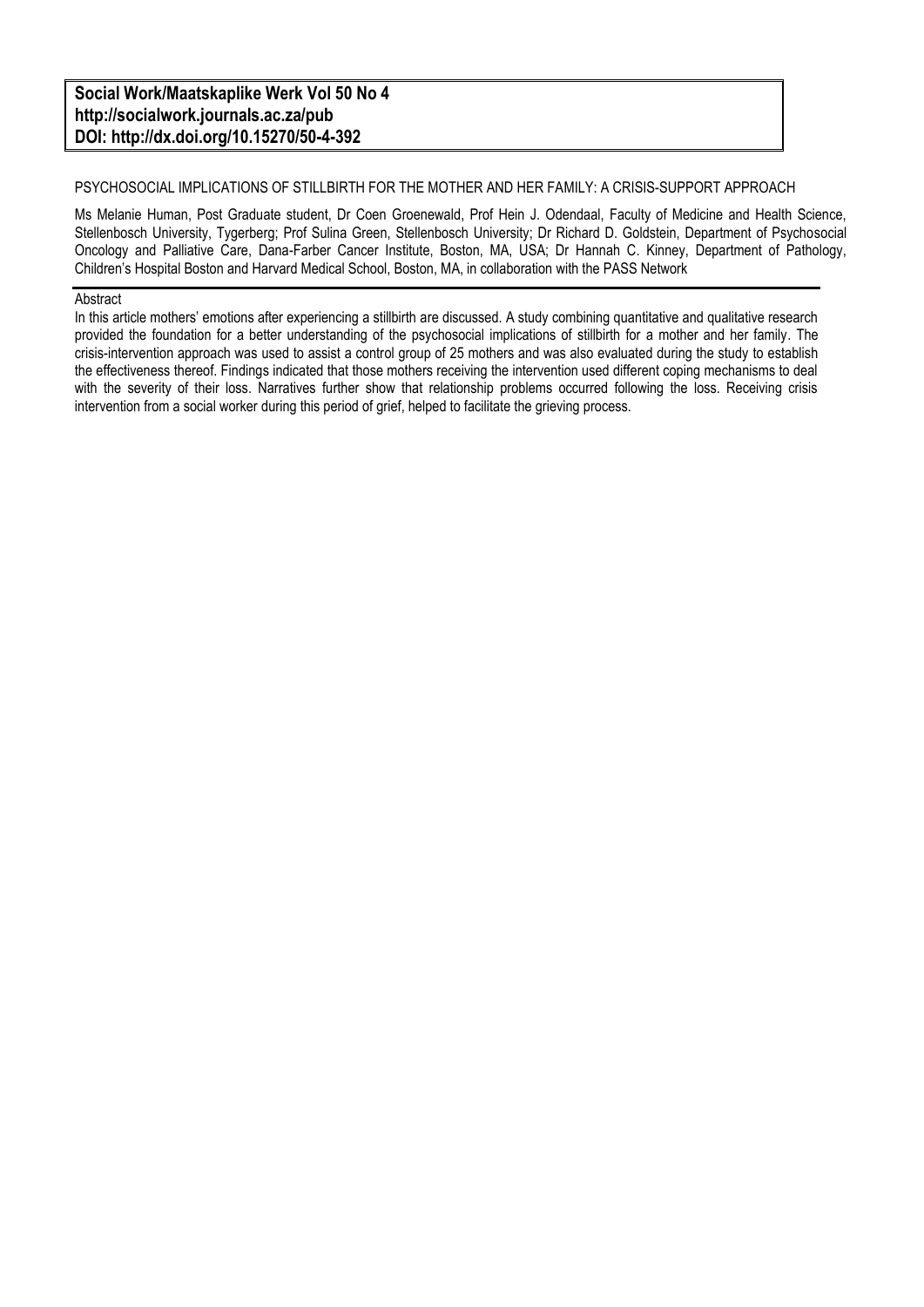## **PSYCHOSOCIAL IMPLICATIONS OF STILLBIRTH FOR THE MOTHER AND HER FAMILY: A CRISIS-SUPPORT APPROACH**

## **Melanie Human, Sulina Green, Coen Groenewald, Richard D. Goldstein, Hannah C. Kinney, Hein J. Odendaal**

#### **INTRODUCTION**

Stillbirth defies the modern expectation of a healthy outcome for pregnancy. It prompts many complex emotional responses which have numerous distinctive characteristics. The grief reaction following a stillbirth has been demonstrated to be comparable to other types of bereavement (Chan, Lou, Arthur, Cao, Wu, Li & Lui, 2008:509) with potential to cause serious short-term and long-term psychological problems. An event that should have been a joyous birth ends in a tragic death, forcing the mother to deal with the emotions surrounding birth and death simultaneously (Human, 2013:1). Stillbirth is a major problem in South Africa. During a 2-year-period ending on 31<sup>st</sup> December 2011, 32,178 stillbirths were tracked by the Perinatal Problem Identification Program at 588 sites in South Africa.

It is now recognized that perinatal loss presents a situation where the early activation of the grief process is exacerbated by the circumstances of the loss (Kirk, 1984:46). Reasons cited as contributing to the complexity of this process are: (1) Lack of memories surrounding the baby, thus creating an absence of the "object" to mourn (De Montigny, Beaudet & Dumas, 1999:151-156); (2) Sense of biological failure, especially felt by the mother; (3) Minimization by others as well as lack of validation from others; and (4) Uncertainty regarding further pregnancies or parental future hopes (Hutti, 2005:630). Not only the parents of the demised baby suffer consequences but the loss also has an impact on family and friends as well as on the family's socio-economic environment (Kirkley-Best & Kellner, 1982:420).

As in any loss, a period of grieving is essential for adjustment following a stillbirth. (Brier, 2008:451; Hughes & Riches, 2003:1; Capitulo, 2005:390; Hutti, 2005:630). This grieving can be a very lonely process owing to a lack of understanding of the unique and complex character of the loss. Grief following miscarriage, stillbirth or neonatal death is particularly susceptible to being disenfranchised, as only parents have "known" the baby, felt it move, or observed it by ultrasound. Modiba and Nolte (2007:4) reported that mothers who suffered perinatal loss expressed the wish that people should acknowledge their losses, be considerate and sensitive, be sympathetic listeners and offer emotional support. This contrastswith typical social norms, where the loss is considered of lesser gravity. Grieving is not a solitary enterprise, therefore it is important to see the family as a holistic entity and not as separate entities.

Brownlee and Oikonen (2004:526) recommended further research to address the social context of perinatal bereavement and the impact of factors compounding grief, such as financial resources, culture and social identity. Neglected in the literature, these issues may influence people's style of grieving and the meaning they attribute to their loss.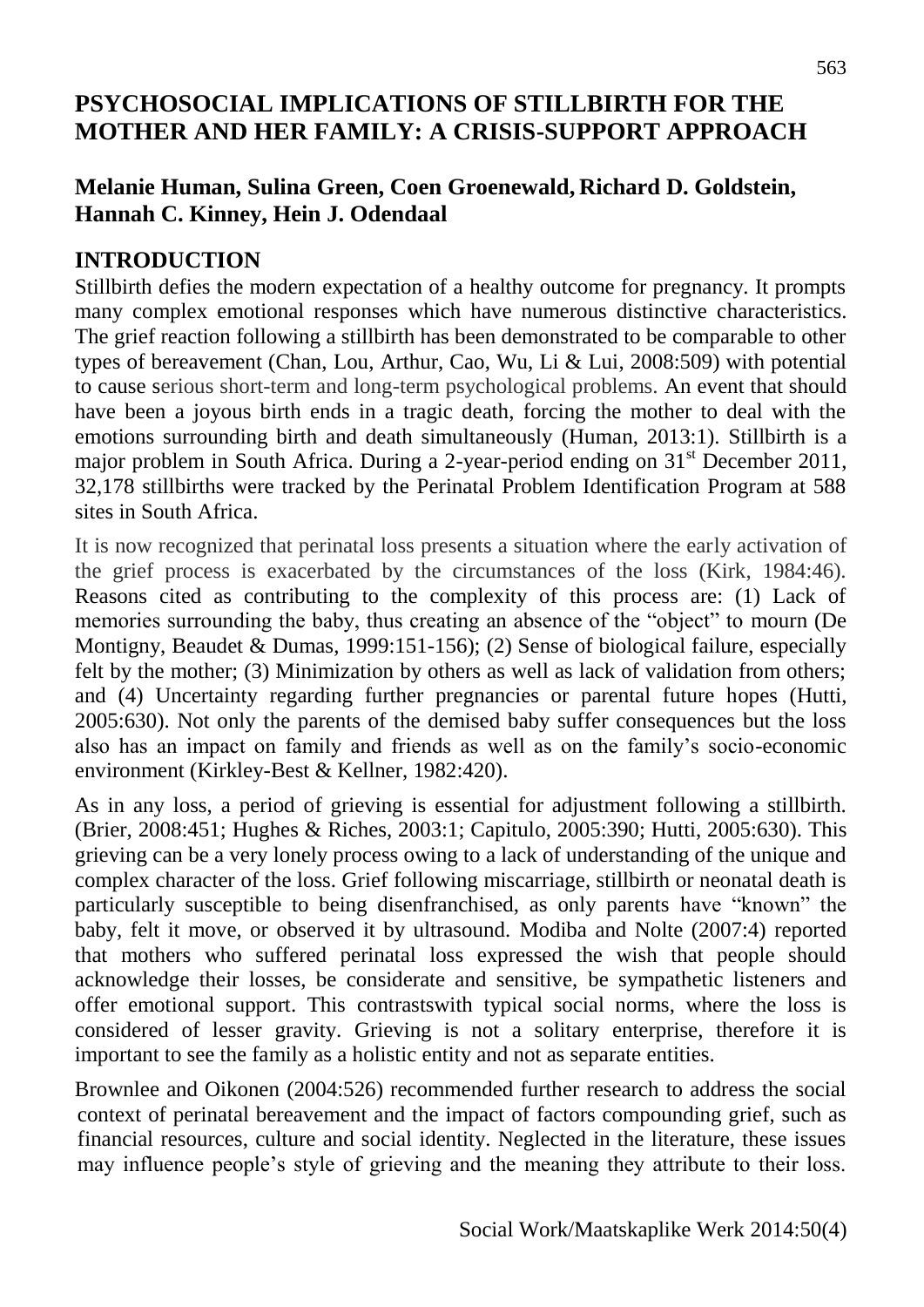Brownlee and Oikonen (2004:526) further stated that social workers, by virtue of their knowledge of the social environment in which a person lives and its impact on social problems and emotional well-being, are in a good position to address these issues and make a substantial contribution to the theoretical and practical literature on perinatal bereavement as well as rendering crisis intervention to the family. According to Kellner, Best, Chesborough, Donnelly and Green (1981:29-35) literature does not often facilitate applied approaches on how to support families following a stillbirth. Therefore this paper aims to clarify essential elements of crisis intervention as a preferred approach. The crisis-intervention model is usually used to address the needs and concerns of a client suffering an acute, psychological crisis. Crisis intervention can be defined as follows: "It is a process for actively influencing psychosocial functioning during a period of disequilibrium in order to alleviate the immediate impact of disruptive stressful events and to help mobilize the psychological capabilities and social resources of persons directly affected by the crisis" (Sheafor, Horejsi & Horejsi*,*1994:68-69). Intervention efforts have two principal aims: (1) To cushion the stressful event by immediate or emergency emotional and environmental first aid, and (2) To strengthen the person in his or her coping through immediate therapeutic clarification and guidance during the crisis period (Sheafor *et al*., 1994:68-69).

Cacciatore (2009:93) agrees with Brownlee and Oikonen (2004:526) maintaining that the social worker has a prominent role in the macro culture to sway attitudes, beliefs and values about women experiencing stillbirth. This view is congruent with social work values such as advocacy, social change and self-determination. Therefore social workers are in an ideal position to study women's experiences after a loss. The study offers a discussion on these experiences.

## **GOALS OF THE STUDY**

 $\overline{a}$ 

The first goal of the study was to gain a better understanding of the psychosocial implications surrounding stillbirth for the mother and her family. A thorough understanding of these implications would result in better guidelines being provided for social work intervention from the crisis intervention perspective. The second goal was to establish whether the crisis intervention as preferred intervention method was effective and could be recommended when working with bereaved mothers.<sup>1</sup>

## **METHODOLOGY AND RESEARCH DESIGN**

A combination of quantitative and qualitative research approaches was used in an exploratory and descriptive design to provide a detailed description of the psychosocial experiences and implications of stillbirth. The exploratory design generally refers to the "what" question and the descriptive design refers to the "how" (Mouton, 2001:53). Purposive sampling techniques, as part of non-probability sampling methods, were used

<sup>&</sup>lt;sup>1</sup> This research was funded by the following grants from the National Institute on Alcohol Abuse and Alcoholism and the Eunice Kennedy Shriver National Institute of Child Health and Human Development: U01 HD055154, U01 HD045935, U01 HD055155, U01 HD045991, and U01 AA016501.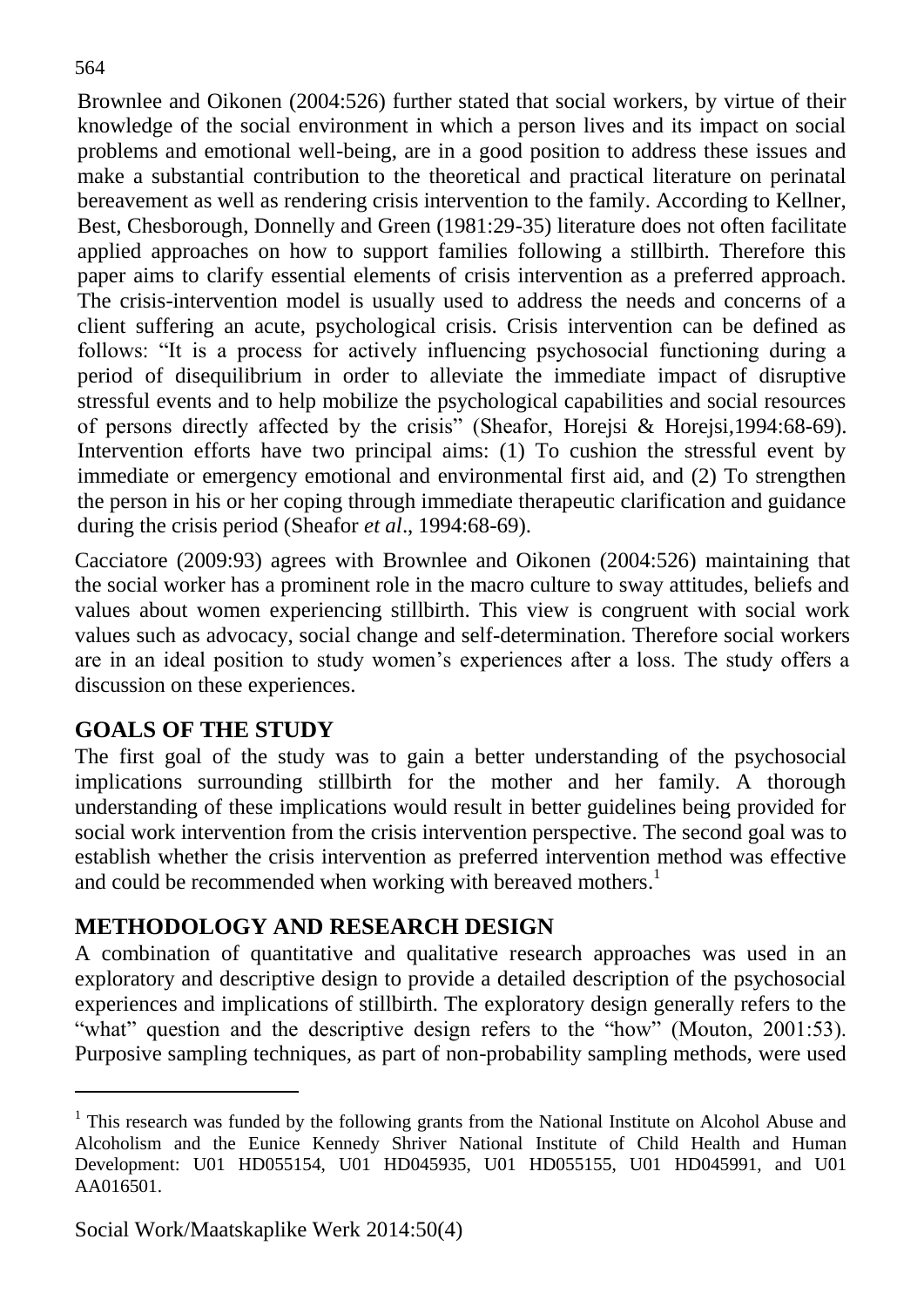for this research. The overall hypothesis of the study is: "*The loss of a fetus/baby has long-term psychosocial implications for the mother and her family as perceived by the mother and proper social work support is needed to facilitate the grief process during the crisis period as well as the adjustment period thereafter."*

This study explores and describes the experiences of 25 mothers who had experienced a stillbirth, and was conducted along the guidelines of the Safe Passage Study [\(www.safepassagestudy.org\)](http://www.safepassagestudy.org/) in South Africa. The mothers' feelings about the stillbirth at least 6 months, but no later than 18 months, after the event were examined, as well as its impact on relationships with partners and other children. All the participants received crisis intervention within a week of the loss, and by seeing the participants 6-18 months later it was possible to evaluate the self-reported effectiveness of this crisis intervention. A questionnaire was used to obtain demographic (quantitative) data and a semistructured questionnaire, based on information from literature, was administered during individual interviews (De Vos, Strydom, Fouché & Delport, 2005:296).

Different coping mechanisms were explored by means of the questionnaire, with special focus on seeing, holding and taking photographs of the baby. Lastly, attention was given to feelings regarding medical care, autopsy and support from the community.

Prior to these semi-structured interviews, informed consent was obtained from each participant before the research process continued. The study was approved by the Health Research Ethics Committee, Stellenbosch University (N10/09/313).

## **RESULTS OF THE STUDY**

## **Demographics**

A total of 25 respondents were recruited and their details analyzed. Table 1 shows the demographic information of the affected mothers.

The age of the mothers ranged from 16 to 39 years (mean 26,  $5 \pm 6.0$ ), with most of them (56%) in the 20-29 years age group. The majority of mothers were Afrikaansspeaking and had been involved in a relationship for between 1-5 years. This correlates with Erikson's life stage theory where he identified starting and establishing a relationship as an important task of early adulthood (Weiten, 1995:458). Therefore one would expect the duration of the relationship to not exceed five years. Regarding educational levels, Table 1 indicates that most of the mothers had completed a secondary education. It should be noted that not all of the mothers had completed Gr 12. The breakdown of the different grades completed are as follows: Gr. 8-9 (4 participants, 16%), Gr. 10-11 (9 participants, 36%) and Gr 12 (4 participants, 16%). Employment rates follow similar lines, though more mothers (56%) were employed while 44% of mothers were unemployed.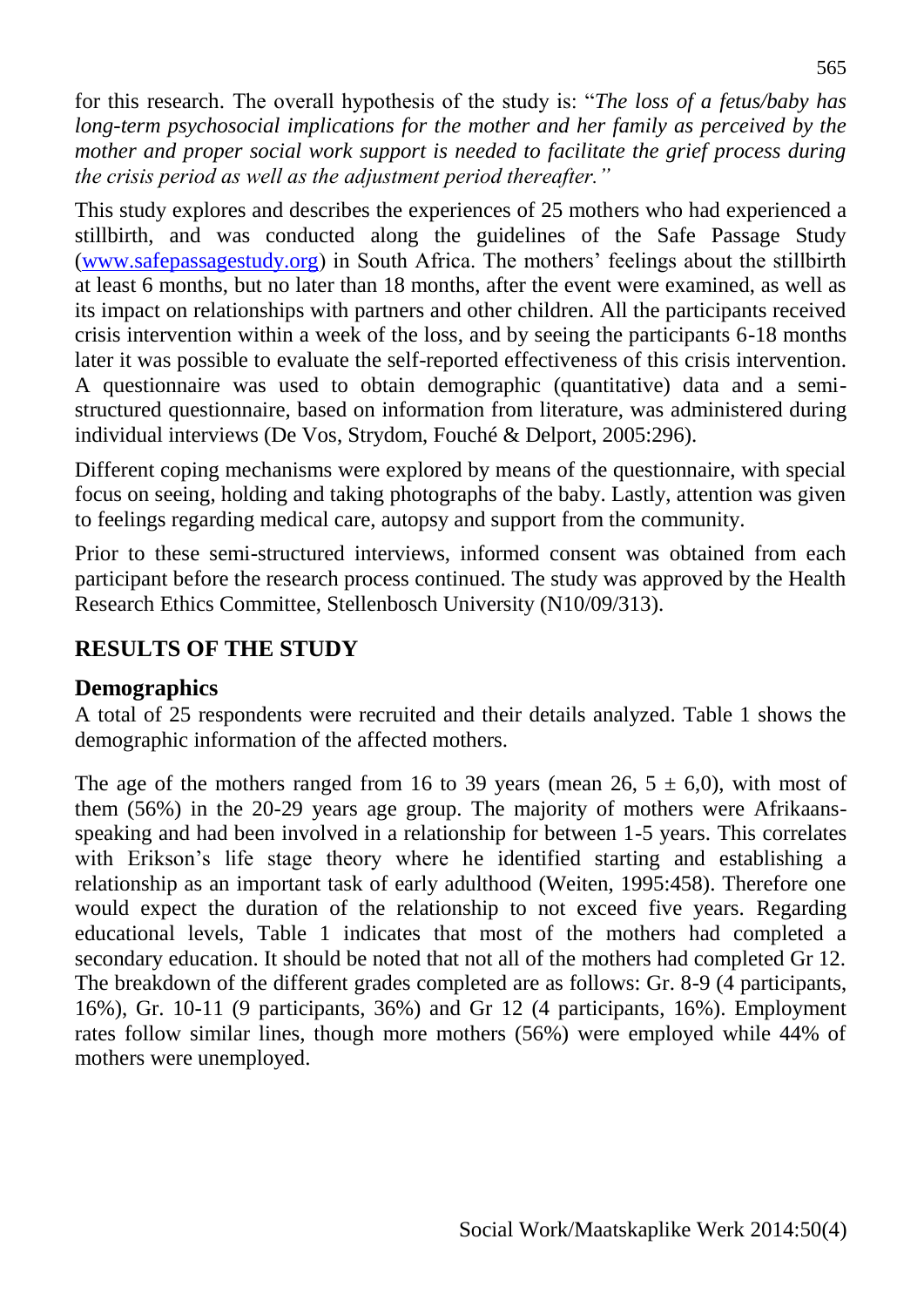| Age                             | Frequency $(n = 25)$ | Percentage (%) |
|---------------------------------|----------------------|----------------|
| Less than 20 years              | 3                    | 12             |
| 20 - 29 years                   | 14                   | 56             |
| 30 - 39 years                   | 8                    | 32             |
| Language                        |                      |                |
| Afrikaans                       | 19                   | 76             |
| English                         | $\overline{2}$       | 8              |
| Other                           | $\overline{4}$       | 16             |
| Relationship status during loss |                      |                |
| Married                         | $\overline{7}$       | 28             |
| Not married, living together    | 10                   | 40             |
| Not married, living separately  | 8                    | 32             |
| Length of current relationship  |                      |                |
| $1 - 5$ years                   | 18                   | 72             |
| $6 - 10$ years                  | 3                    | 12             |
| 11 - 15 years                   | $\overline{2}$       | 8              |
| 16 and longer                   | $\overline{2}$       | 8              |
| <b>Educational level</b>        |                      |                |
| Primary                         | 6                    | 24             |
| Secondary                       | 17                   | 68             |
| College & university            | $\overline{2}$       | 8              |
| Occupation                      |                      |                |
| Working                         | 14                   | 56             |
| Not working                     | 11                   | 44             |

## **TABLE 1 SOCIO-ECONOMIC FACTORS INDICATED IN PERCENTAGES**

## **History of loss**

Some of the respondents had experienced multiple losses. The sample mean of losses per respondent is 1,36%. Most of the losses, 26, were stillbirths, indicating that one (4%) of the respondents had experienced the tragedy of a stillbirth twice. A stillbirth (SB), or stillborn infant, is an infant who is potentially viable but is born with no signs of life. Potentially viable means that the infant would have had a reasonable chance of surviving had it been born alive. Stillbirths are sometimes referred to as intra-uterine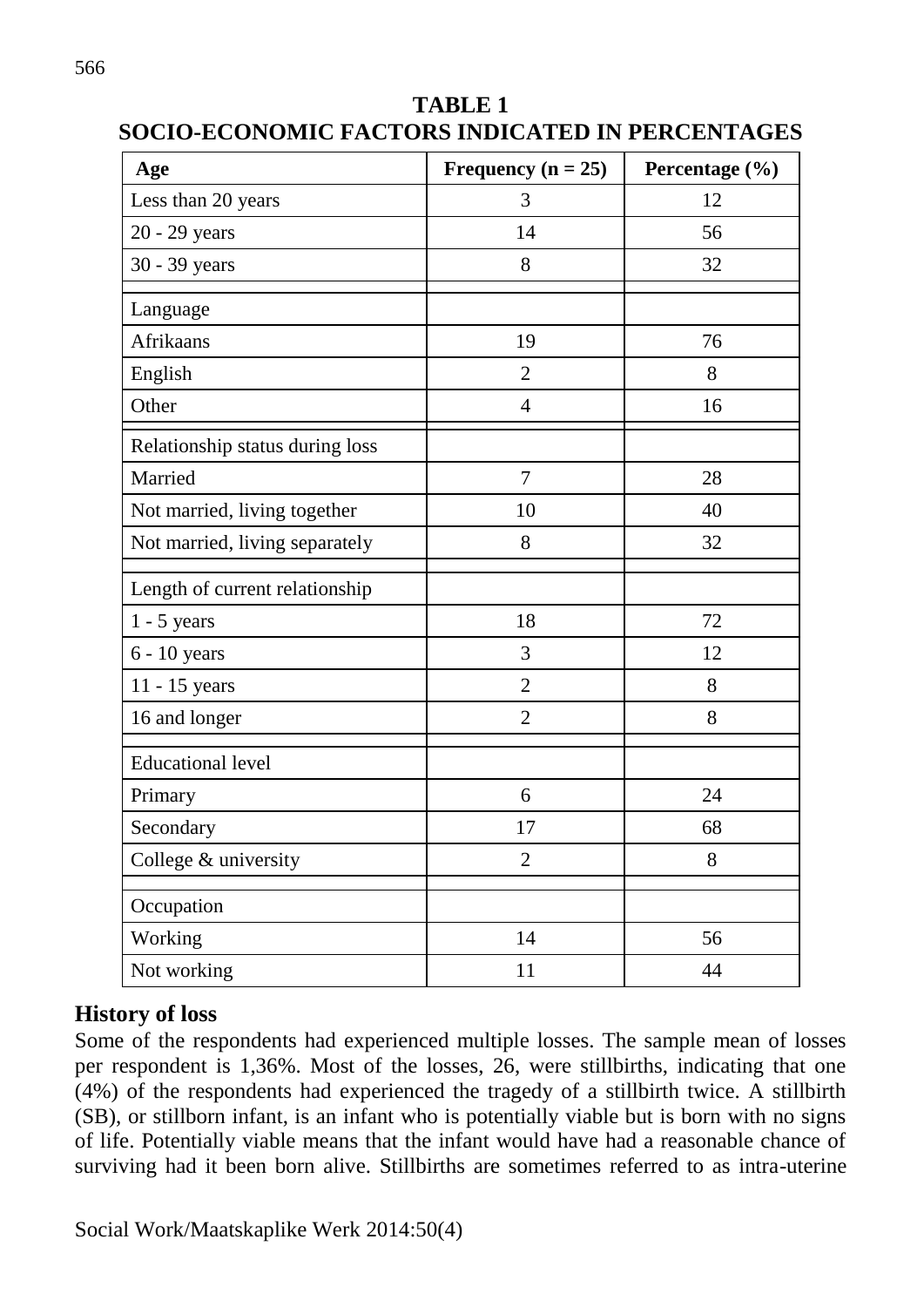deaths or fetal deaths (Woods, Pattinson & Greenfield, 2010). The other losses were one ectopic pregnancy, six miscarriages and one infant death. This is worth mentioning as it can have an impact on respondents' grief reactions. A woman who has experienced a perinatal loss may not perceive a subsequent pregnancy in a typical fashion, and may have ambivalent feelings and doubts, with concerns that another loss could occur (Callister, 2006:23; Cacciatore, 2010:142; McCoyd, 2010:144).

## **Psychosocial impact**

A psychosocial problem is of a multiple and complex nature pertaining to the social functioning of individuals or to the social and organizational functioning of larger social systems which are affected by, among others, personality disorders or mental illnesses, inadequate role performance and life transitions involving developmental changes, and crises as well as communication and relationship difficulties (Terminology Committee for Social Work, 1995:50).

## **Feelings and emotions**

Seven subthemes with regards to emotions experienced by participants six or more months after the loss were identified. The percentage is an indication of how many participants had the same experience, and several participants displayed emotions at more than one subtheme. The subthemes were:

• **Ambivalent emotions:** Four (16%) participants were trying to geton with life while in contrast, 11 (42%) of the participants mentioned that they were still crying a lot openly or that they were trying to cry privately, as can be seen from the following excerpts:

*"I have moved on. That's why I'm trying for a new baby now." "I don't cry physically, but I'm crying inside myself. Nobody can see me. " "I still sometimes blame myself for her death, even though I got the autopsy result back. "*

 **Reliving the circumstances surrounding the stillbirth:** Three (12%) participants were still reliving the circumstances surrounding the stillbirth:

*"There is still that longing even though it happened a year and a half ago. I still relive the labour and those moments afterwards."*

 **Constant triggers: Ten (40%) participants found constant triggers** including seeing other healthy babies, hearing of other stillbirths and anniversary dates difficult to cope with:

*"When I look at my friends' babies, then I feel jealous."*

 **Role of family and friends:** Participants mentioned that the role of family and friends was important. Two (8%) of the participants experienced pressure from family and friends to fall pregnant again. Lack of continuous support was also mentioned by one (4%) participant. Four (16%) of the participants indicated that they felt their family and friends understood them and gave positive support. Stringham, Riley and Ross (1982) pointed out that sometimes family members and friends do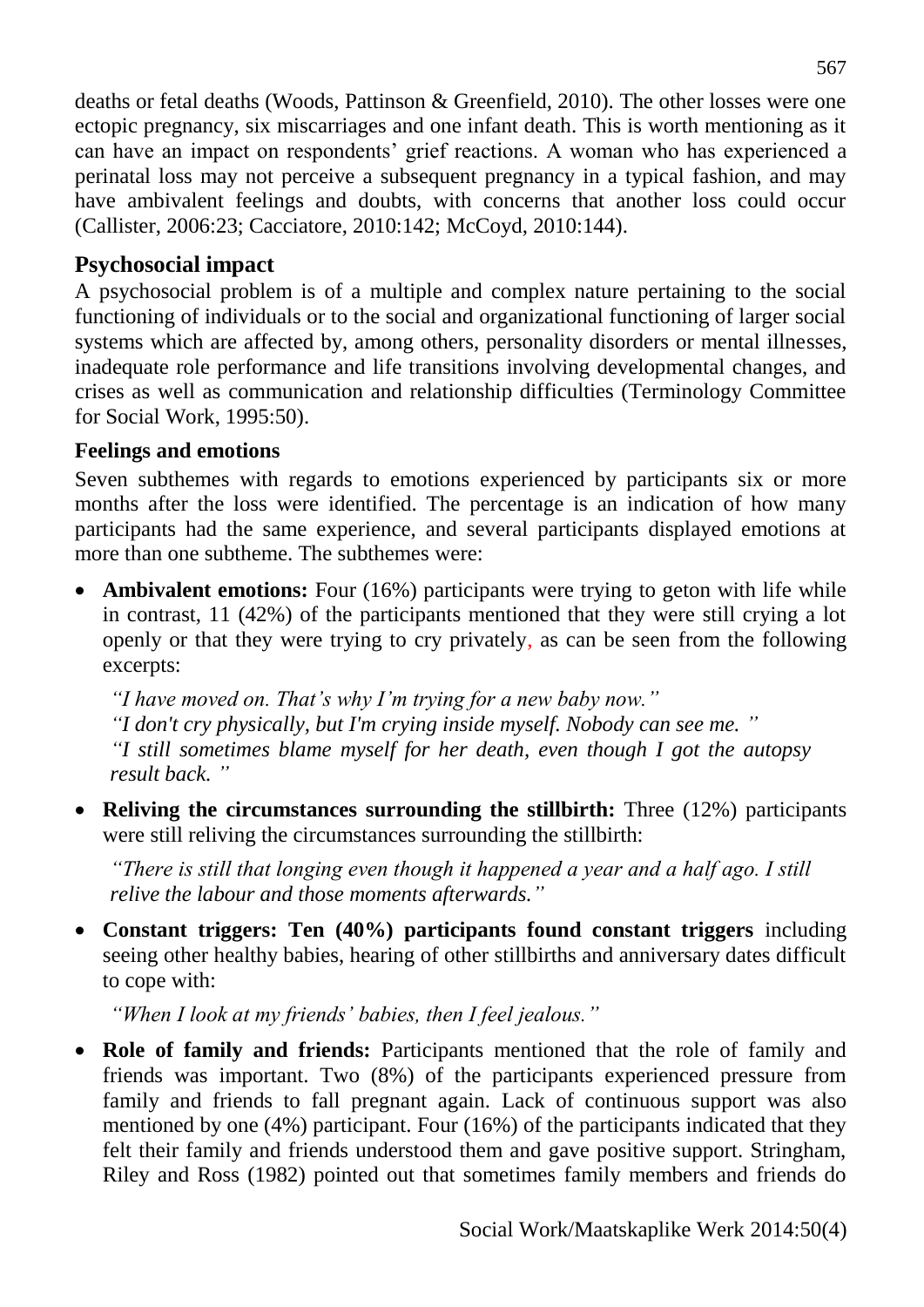not respond because they feel they are supportive by protecting them from being uncomfortably when dealing with the loss. Perhaps they are told by someone to refrain from calling the bereaved parents so as not to upset them. They avoid the mother or grow impatient with her continued sadness (Stringham *et al.,* 1982). Alternatively they may be pressured to "move on". One participant observed:

*"My mother mentioned that it's almost four years and she doesn't have a grandchild yet."*

 **Constant triggers:Ten (40%) participants found constant triggers** including seeing other healthy babies, hearing of other stillbirths and anniversary dates difficult to cope with:

*"When I look at my friends' babies, then I feel jealous."*

 **Role of family and friends:** Participants mentioned that the role of family and friends was important. Two (8%) of the participants experienced pressure from family and friends to fall pregnant again. Lack of continuous support was also mentioned by one (4%) participant. Four (16%) of the participants indicated that they felt their family and friends understood them and gave positive support. Stringham *et al.*, (1982) pointed out that sometimes family members and friends do not respond because they feel they are supportive by protecting them from being uncomfortably when dealing with the loss. Perhaps they are told by someone to refrain from calling the bereaved parents so as not to upset them. They avoid the mother or grow impatient with her continued sadness (Stringham *et al.,* 1982). Alternatively they may be pressured to "move on". One participant observed:

*"My mother mentioned that it's almost four years and she doesn't have a grandchild yet."*

 **Rumination:** Five (20%) of the participants were still thinking of their baby every day since the loss:

*"I still think of my baby every day, how it would be if he was alive." "It is almost two years now, but the thought is still there, it will never go away."*

 **Coping mechanisms (positive and negative):** The mothers spoke about the complexities of coping, avoidance, acceptance and the recognition of the loss. Eleven (44%) participants displayed positive coping mechanisms:

*"If I don't think of my loss, I don't need to grieve."*

*"I thought if I take a few tablets, mix them and drink them, that it will help me to forget."*

*"I started using dagga again to help me sleep at night and to help me forget. " "I made peace with it, it's God's will."*

 **Subsequent pregnancies:**. Six (24%) participants were fearful of losing another baby or of not being able to have a baby again. Furthermore one (4%) participant

568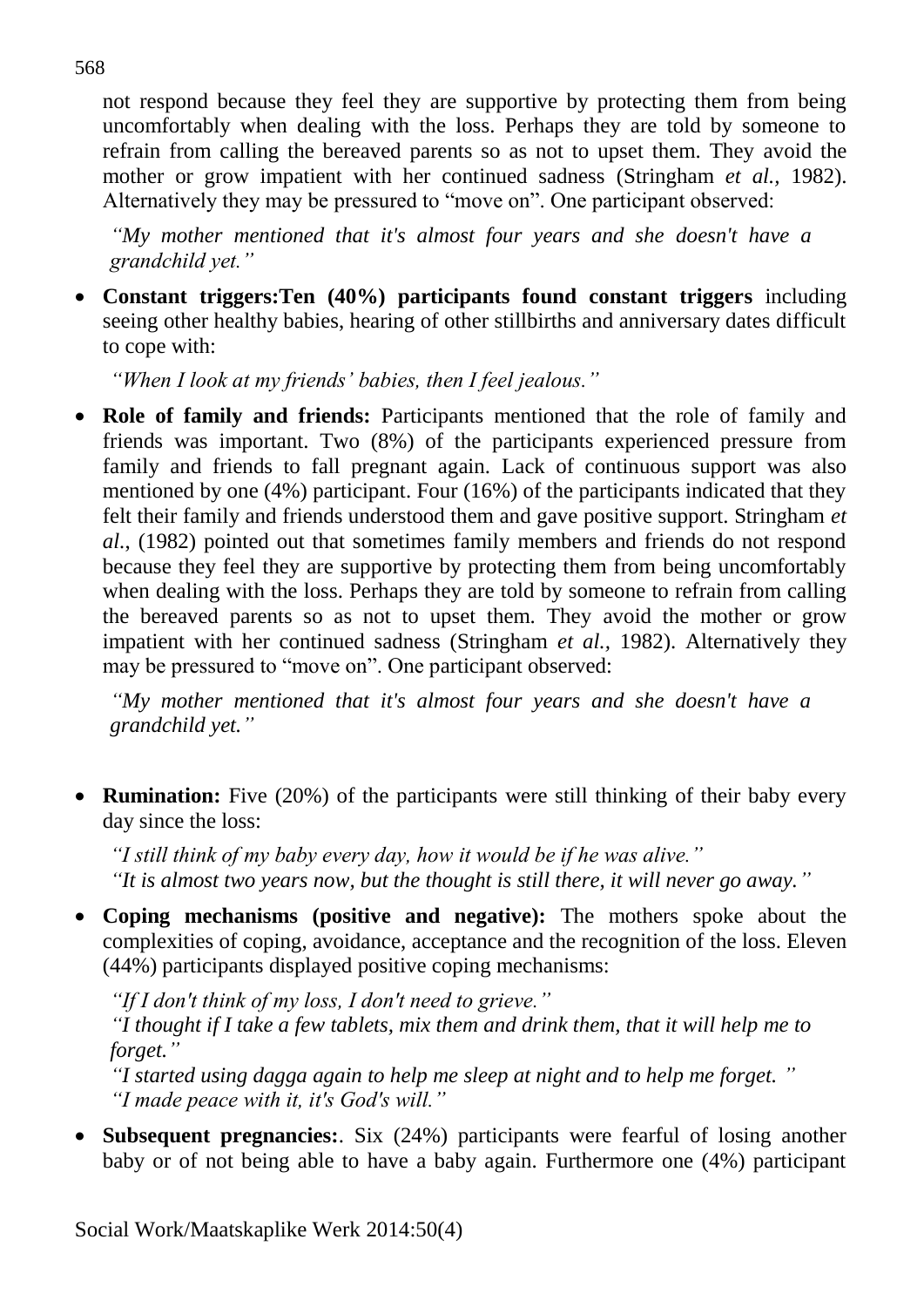suffered a subsequent loss and because of the fear of yet another loss, mentioned that she was now avoiding falling pregnant. This correlates with views of Mahan and Calica (1997:16) that there might be a pervading sense of anxiety and insecurity, ambivalence and doubt, with concern that the loss of another child will occur. The "vulnerable child" syndrome, where parents are overprotective of a surviving child, can easily occur:

*"I feel excited but not as excited as the first pregnancy, I'm afraid of another loss."*

*"I don't want another child because I don't want to go through the pain again."*

To furtherexplore the psychosocial implications of a stillbirth on a mother, current thoughts and thoughts directly after the loss were reflected on. Table 2 presents a summary of important statements.

#### **TABLE 2 COMPARING THOUGHTS EXPERIENCED DIRECTLY AFTER THE LOSS AND CURRENT THOUGHTS (N=25)**

|                                                | Yes - I did<br>experience<br>it | No-I did<br>not<br>experience it | I am still<br>having<br>these |
|------------------------------------------------|---------------------------------|----------------------------------|-------------------------------|
|                                                |                                 |                                  | thoughts                      |
| I am afraid to fall pregnant again.            | 21 (84%)                        | 4(16%)                           | 12 (48%)                      |
| I wanted to fall pregnant again as soon as     |                                 |                                  |                               |
| possible.                                      | 6(24%)                          | 19 (76%)                         | $10(40\%)$                    |
| I feared another loss.                         | 21 (84%)                        | 4(16%)                           | 19 (76%)                      |
| When I saw other babies, I longed for my own   |                                 |                                  |                               |
| baby.                                          | 23 (92%)                        | 2(8%)                            | 22 (88%)                      |
| I have/had nightmares about my baby            | 12 (48%)                        | 13 (52%)                         | 7(28%)                        |
| I had thoughts of committing suicide.          | 7(28%)                          | 18 (72%)                         | 3(12%)                        |
| I felt nobody understood me or cared for me.   | 15 (60%)                        | $10(40\%)$                       | 8 (32%)                       |
| I had thought of stealing another baby.        | 1(4%)                           | 24 (96%)                         | $0(0\%)$                      |
| I avoided other babies.                        | 13 (52%)                        | 12 (48%)                         | 5(20%)                        |
| I was unable to pack my baby's clothes away -  |                                 |                                  |                               |
| left it just like it was for a very long time. | $16(64\%)$                      | 7(28%)                           | 8 (32%)                       |
| I tried to be strong and not show my hurt.     | 20 (80%)                        | 3(12%)                           | 17 (68%)                      |

Twenty-one (84%) of the respondents were afraid of falling pregnant again. Twelve (48%) participants were still afraid of falling pregnant even though it was more than six months later. According to table 2, six (24%) of the participants wanted to fall pregnant again as soon as possible.

Table 2 illustrates that 23 (92%) participants longed for a baby when they saw other babies shortly after their own loss, while 22 (88%) participants still felt the same way even though six months or more have passed. Table 2 illustrates that 12 (48%) participants had nightmares about their babies shortly after the loss, with seven (28%) of the participants still doing so. Seven (28%) participants had considered suicide in the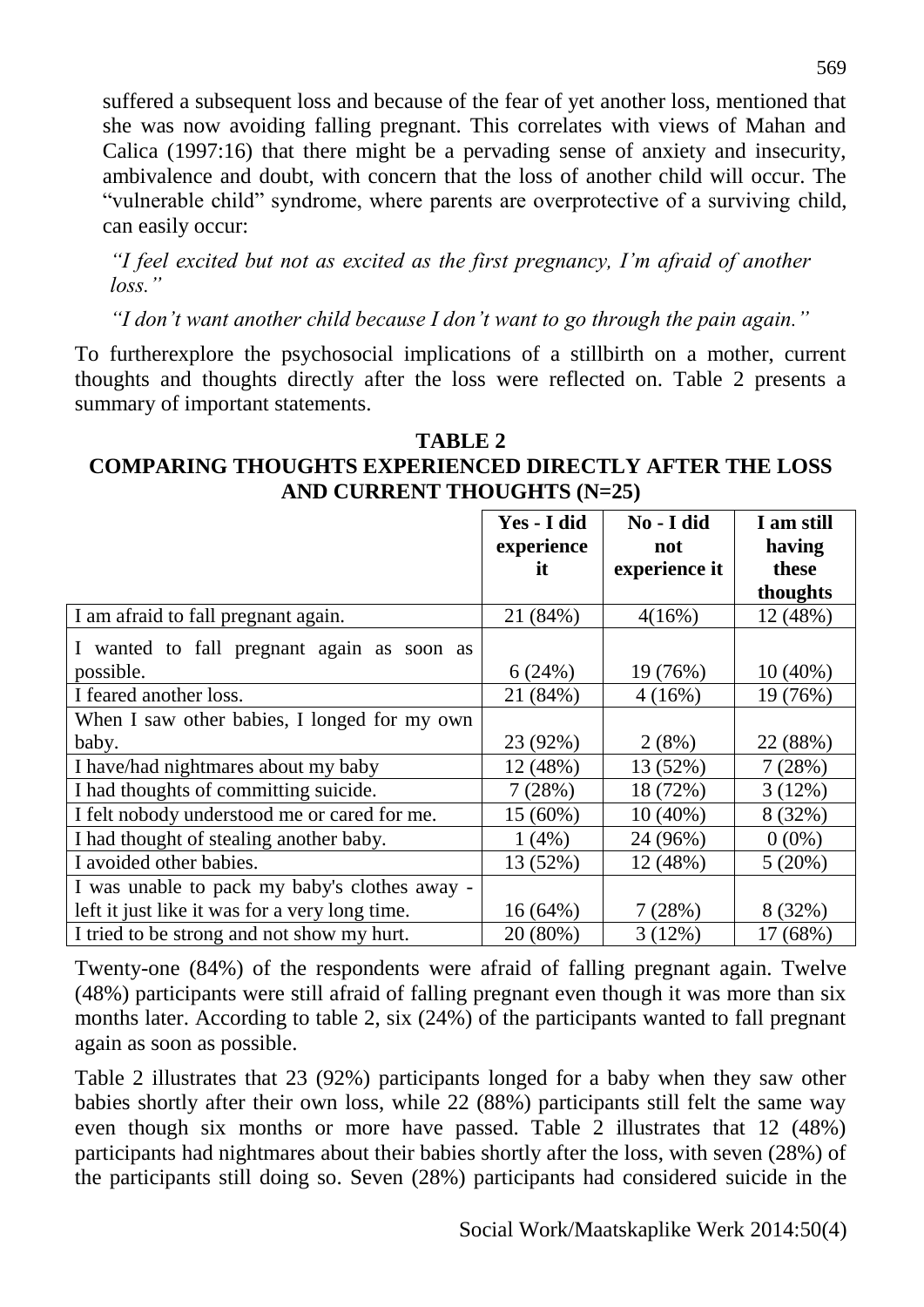past, while three (12%) participants still had such thoughts. This correlates with Hughes and Riches, (2003) observation on pathological grief. They identified two types of pathological grief: *prolonged grief* and *absent grief*. Thoughts of suicide resort under *prolonged grief,* when no improvement is noted after six months.

Fifteen (60%) of the participants felt that nobody understood their loss, with eight (32%) participants still feeling this way. Table 2 shows that 16 (64%) participants were unable to pack away the baby clothes, while eight (32%) participants were still unable to pack away the clothes, six months or more after the loss. Finally 20 (80%) participants tried to be strong and not show any hurt. Seventeen (68%) participants were still doing this. According to Hutti (2005:633) family members do not know how to respond appropriately and the bereaved mother/couple tend to pretend that they are coping well.

## **Relationships, crisisintervention and coping skills**

The following changes in their relationships were identified by participants.

## **Problems or changes in relationship after the stillbirth**

Six problems or changes were identified:

(i) **No changes in relationship:** Five (20%) participants experienced continued stability in their relationship**.** According to Wallerstedt and Higgins (1996:389) society's expectations that the father remain stoic and strong may affect his grief, because he responds in a manner he feels the culture demands. This may contribute to the fact that no significant changes took place in the relationship:

*"We were alright with each other after the loss, nothing changed."*

*"He still came to visit and nothing changed between us."*

(ii) **Communication:** Communication improved in the case of seven (28%) participants, while nine (36%) participants were talking less, especially when their partner did not want to talk about it:

*"He never spoke about it or shared his feelings about it."*

(iii) **Insecurity:** Two changes were identified. "Fear of breaking up" was identified by two (8%) participants. For one (4%) participant the stillbirth created insecurity in their relationship because of extra tension in the relationship:

*"Because now I lost the baby and he won't like that. Maybe he will leave me."* 

*"The stillbirth created tension in our relationship."*

(iv) **Fury or blame directed at each other or oneself:** Four (16%) participants' partners were blaming them for the stillbirth. Three (12%) participants themselves had feelings of guilt:

*"He was angry towards me for having a stillbirth. I could see it in his behaviour." "He made me feel guilty by saying that I shouldn't have picked up heavy things."*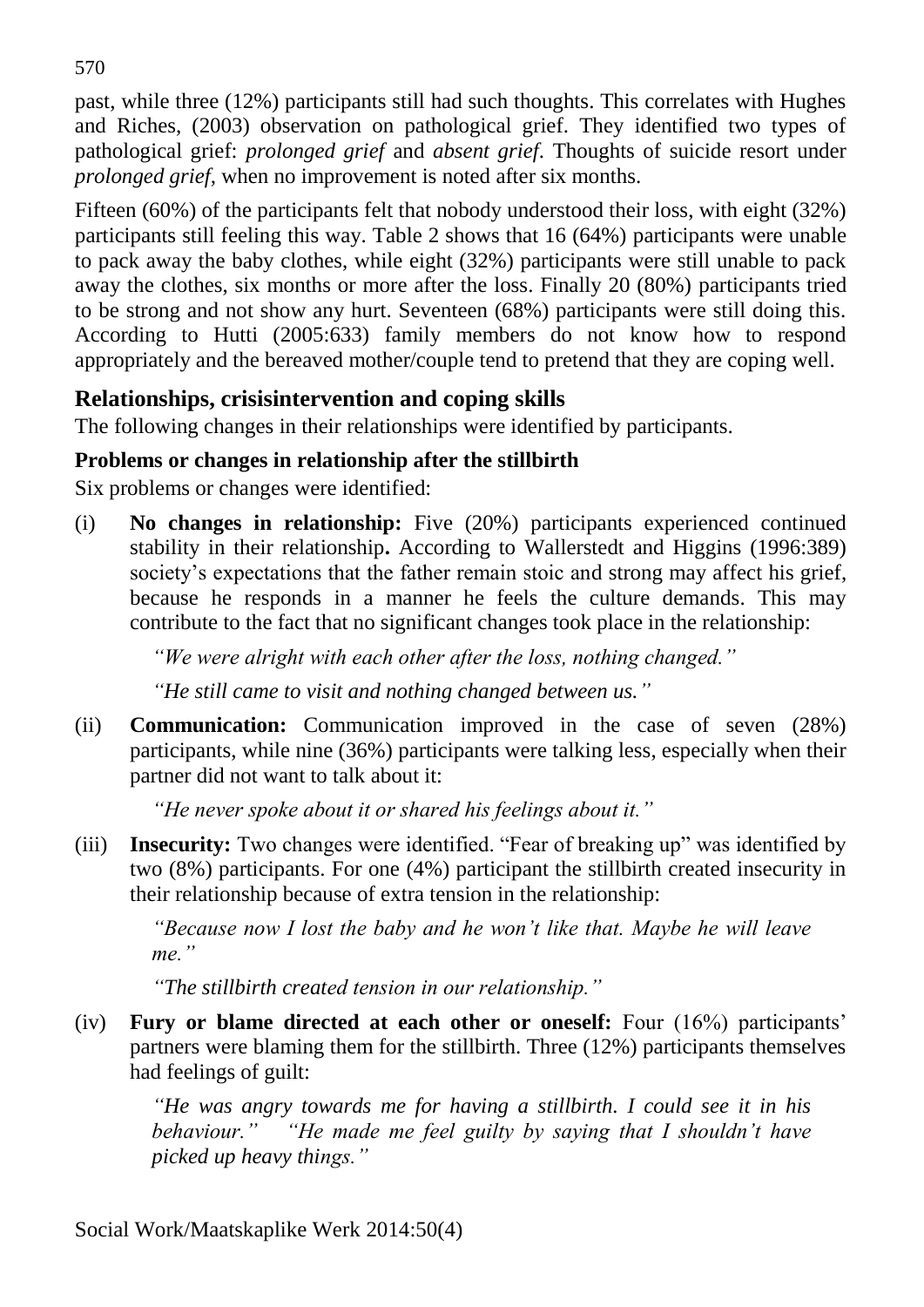(v) **Poor coping mechanisms:** Two (8%) participants' partners started drinking heavily, which was detrimental to the relationship negatively:

*"He started drinking heavily."*

(vi) **Wanted distance in the relationship:** Four (16%) participants experienced a temporary distance in their relationship. Two (8%) participants' relationships ended after the stillbirth:

*"He stayed away for three months. He said he needed some time alone."*

*"I ignored him and told him that there is nothing holding us together and that it's the end of the relationship."*

The abovementioned experiences of participants demonstrate that more than half, i.e. four, of the experiences carry a negative connotation, illustrating a negative change in a relationship. This correlates with Borg and Lasker (1981:85) who mentioned that many couples experience tensions after a stillbirth. They also observed that these tensions usually fade eventually, which explains the seven (28%) participants experiencing improved communication.

## **The role of a crisis intervention sessions**

Twenty-three (92%) of the participants had received a crisis intervention session shortly after the loss, while two (8%) had not received any such intervention. The women who had been able to express their emotional reactions right after the death of the child had a shorter period of insufficiency compared to those who only suppressed their feelings (Wretmark, 1993:56).

Participants' views on how they had experienced the crisis intervention session with a social worker at the hospital, at work or the social worker at the Safe Passage Study were analyzed. Figure 1 illustrates the three main aspects which will be discussed: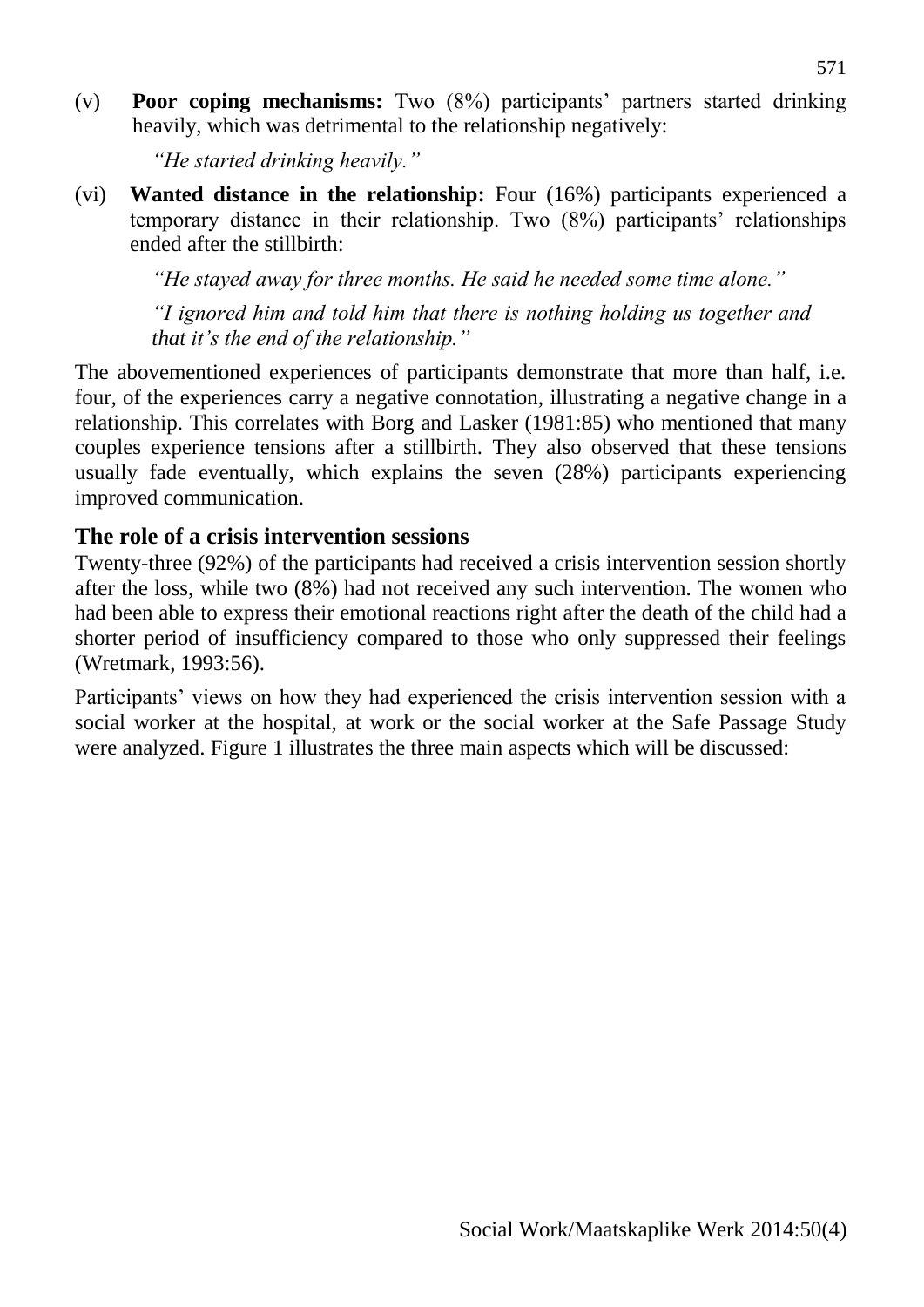#### **FIGURE 1 THREE MAIN ASPECTS IDENTIFIED REGARDING CRISIS INTERVENTION**



For sixty-four percent (64%) of participants in this study, crisis intervention was beneficial because it gave them **emotional support**. They felt encouraged by the support and also indicated that the empathic approach helped them very much.

*"I could talk to somebody who understands me."*

*"Yes, it did encourage us and it gave us some hope. We felt we didn't need to worry about anything because there is somebody close to us."*

*"Most people, even my family, were afraid to speak to me, so I enjoyed the interest shown in me and the opportunity to talk about how I'm feeling."*

Eight (8%) percent of mothers felt that the crisis support was very beneficial but that they **needed more support**.

*"It helped me a lot, but only for a week, and then I felt so sad again. I wanted more sessions with the social worker."*

Twenty-eight percent (28%) thought the idea of crisis intervention was good, but wanted to be approached only a few days after the death of their baby as they had **felt too overwhelmed** to talk directly after the stillbirth delivery. (The third premise for the Crisis-in-Context theory model concerns time (Myer & Moore, 2006:84.) Literature (Bronfenbrenner, 1995; Brewin, 2001) validates the need to include the element of time in crisis theory. Early beliefs held that an event has varying degrees of impact on an individual's functioning and this impact decreases with the passage of time. Caplan (1961) was of the opinion that time played an important role in recovery from a crisis. Two participants observed:

*"The idea is good, but the timing was not. It was too soon. Maybe just a day or two later would be better."*

Social Work/Maatskaplike Werk 2014:50(4)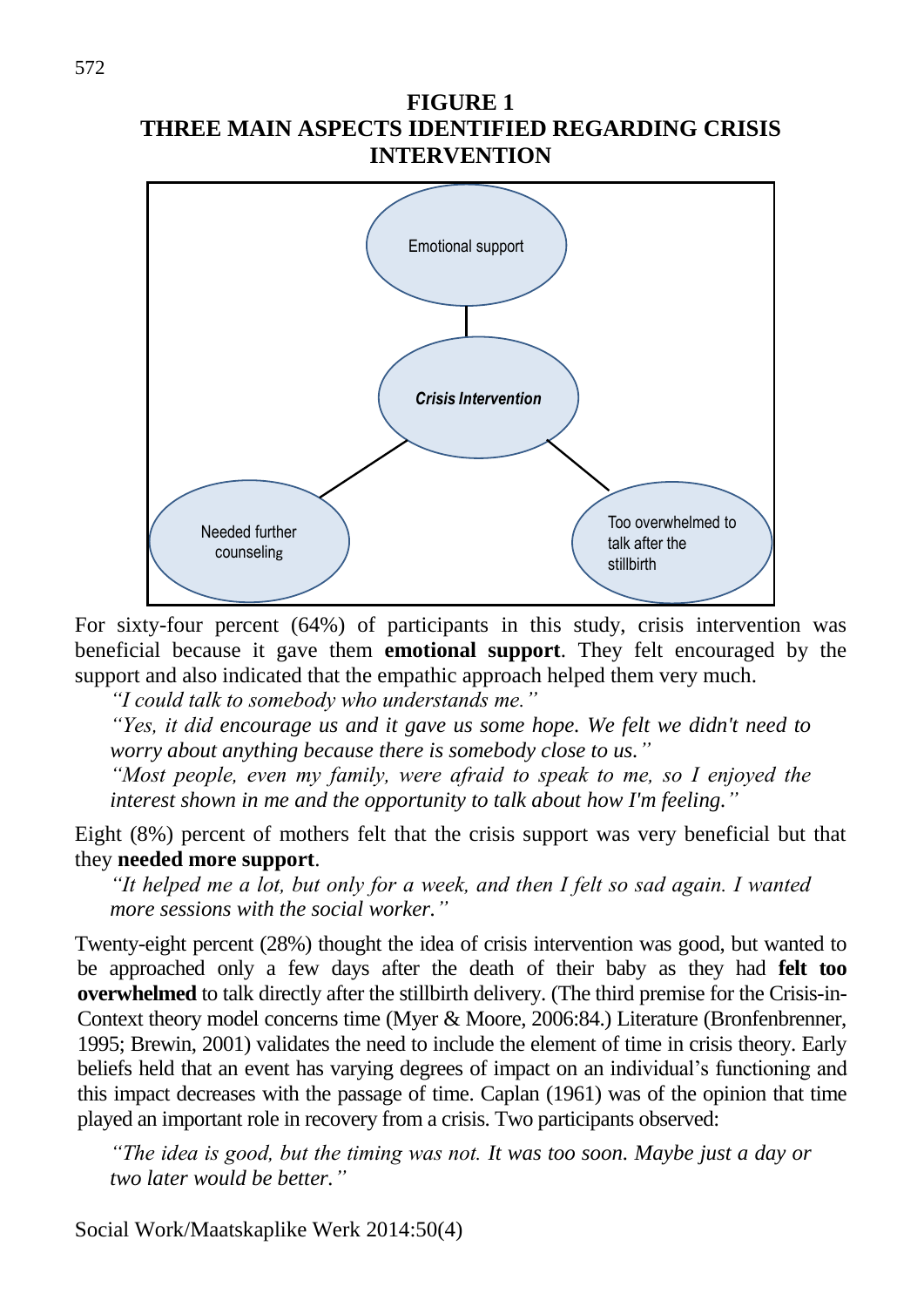*"No, it was too soon after the stillbirth. I can't recall anything which we have spoken about."*

#### **Psychosocial implications for other areas of the mothers' lives**

To establish the psychosocial implications of a stillbirth in other areas of the mothers' lives, the following important criteria were explored, as displayed in table 3. Table 3 displays the criteria explored:

#### **TABLE 3 RELATIONSHIPS, CRISIS INTERVENTION AND COPING SKILLS**

| Relationships, crisis-intervention and coping skills   | <b>Frequency</b> | $\frac{0}{0}$  |
|--------------------------------------------------------|------------------|----------------|
| Reaction towards other children after the loss         |                  |                |
| I found it difficult to react to their emotional needs | 9                | 36             |
| I neglected them for a period                          | 8                | 32             |
| I could, as in the past, satisfy their needs           | 6                | 24             |
| They irritated me easily                               | 7                | 28             |
| I did not know how to explain the death                | $\overline{4}$   | 16             |
| Caring for my children helped me to deal with the loss | 6                | 24             |
| I appreciate my children much more now                 | 11               | 44             |
|                                                        |                  |                |
| Severity of crisis as seen by participant              | 1                | $\overline{4}$ |
| I didn't perceive my loss as a crisis                  | $\overline{4}$   | 16             |
| I perceived my loss as a slight crisis                 |                  |                |
| I saw the loss of my baby as a crisis and needed help  | 18               | 72             |
| I perceived my loss as a severe crisis                 | $\overline{2}$   | 8              |
| Importance of seeing baby                              |                  |                |
| Longing to see baby                                    | 19               | 76             |
| Only wanted to see baby briefly                        | 1                | $\overline{4}$ |
| Not after birth, too overwhelmed                       | $\mathbf{1}$     | $\overline{4}$ |
| No, only at funeral                                    |                  | $\overline{4}$ |
| No, never                                              | 3                | 12             |
| Persons who assisted most in the bereavement process   |                  |                |
| Mother/grandmother                                     | $\overline{7}$   | 28             |
| Husband /partner                                       | 6                | 24             |
| Social worker                                          | 5                | 20             |
| Sister/friend with same experience                     | 3                | 15             |
| Family                                                 | $\overline{2}$   | 8              |
| Friend                                                 | 1                | $\overline{4}$ |
| Church                                                 | $\mathbf{1}$     | $\overline{4}$ |
| Reactions of people in the community                   |                  |                |
| Positive reactions: Supportive                         | $\overline{7}$   | 28             |
| <b>Negative reactions: Teased</b>                      | 3                | 12             |
| Negative reactions: Mentioned subsequent pregnancies   | 10               | 40             |
| <b>Negative reactions: Avoidance</b>                   | 5                | 20             |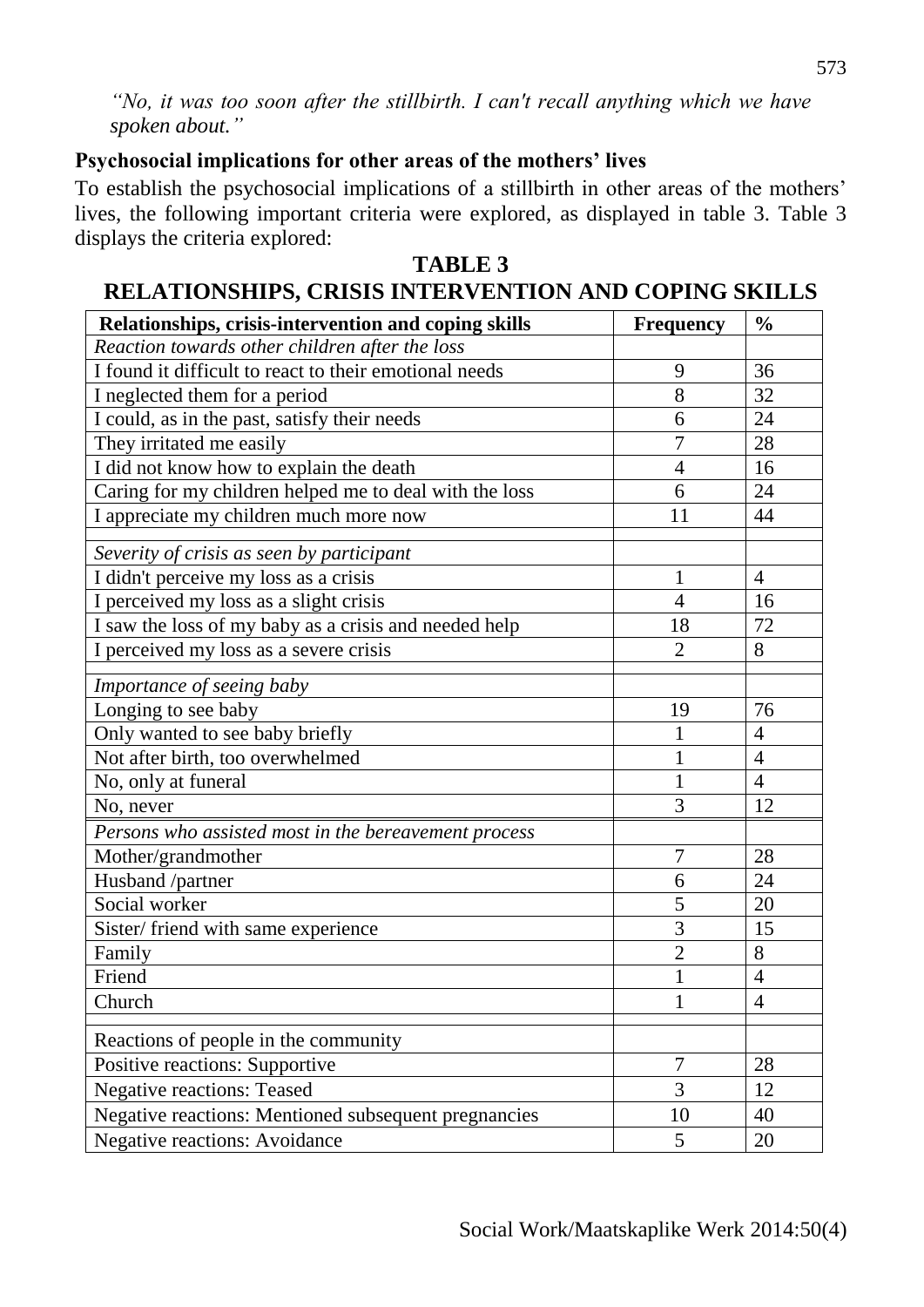The majority of participants made negative statements regarding relating to their surviving children, for instance by finding it difficult to react to their children's emotional needs**,** or neglecting their children for a period. They either ignored the children or sent them away to stay elsewhere until they themselves felt better.

One goal of the study was to investigate and gain information regarding the experiences and perceptions of mothers who had suffered a stillbirth. Therefore participants were asked to rate the severity of the loss. The majority of participants indicated their loss as a crisis and needed help and support. Only one participant mentioned that the stillbirth wasn't a crisis to her. Table 3 clearly shows that a stillbirth can be perceived as a crisis and meaningful support could help the individual to deal with it. This concurs with the theory of crisis intervention in social work by Bordow and Porritt (1979:253). They mentioned that intervention involved assessment and action as judged necessary on three fronts: (1) *Practical support* involved such activities as assistance with making contact with families, and negotiations with employers about return to work. (2) *Emotional support* was provided by further exploration of emotional reactions to the traumatic events and exploration and clarification of subsequent concerns as these arose. Constructive, problem-oriented, non-blaming coping behaviour was encouraged. (3) *Social support* was fostered by encouraging family and friends to keep regular contact and also to listen to, accept and try to understand the patient's concerns.

According to Gilliland and James (1993:4), individuals can react in any one of three ways to a crisis. Under ideal circumstances, many people can cope effectively with a crisis by themselves and develop strength from the experience. They grow in a positive manner and come out of the crisis both stronger and more compassionate. Other people appear to survive the crisis, by blocking the hurtful effects from their consciousness, only to have it haunt them in innumerable ways throughout the rest of their lives. Lastly there are those who break down psychologically at the onset of the crisis and need immediate and intensive assistance. Table 3 shows that, as Gilliland and James (1993*)*  mentioned, the majority of participants expressed the need for support to manage their crisis.

Table 3 shows a few outcomes regarding the viewing of the stillborn baby after birth, and it is clear that the majority of participants wanted to see their babies. Participants were asked who helped them the most during their bereavement process and were currently still helping them. Table 3 illustrates that seven (28%) participants mentioned that their mother or grandmother gave them the most support, while six (24%) indicated that they received support from their husband/partner and five (20%) from a social worker.

Some distressing evidence came to light during this study regarding community support. Only seven (28%) mothers received support from community members. Eighteen (72%) mothers received negative responses in the form of teasing, avoidance and mentioning subsequent pregnancies soon after the loss.

According to Stringham *et al.* (1982:327), support groups give women an opportunity to share their feelings in an atmosphere of acceptance and understanding, to realize that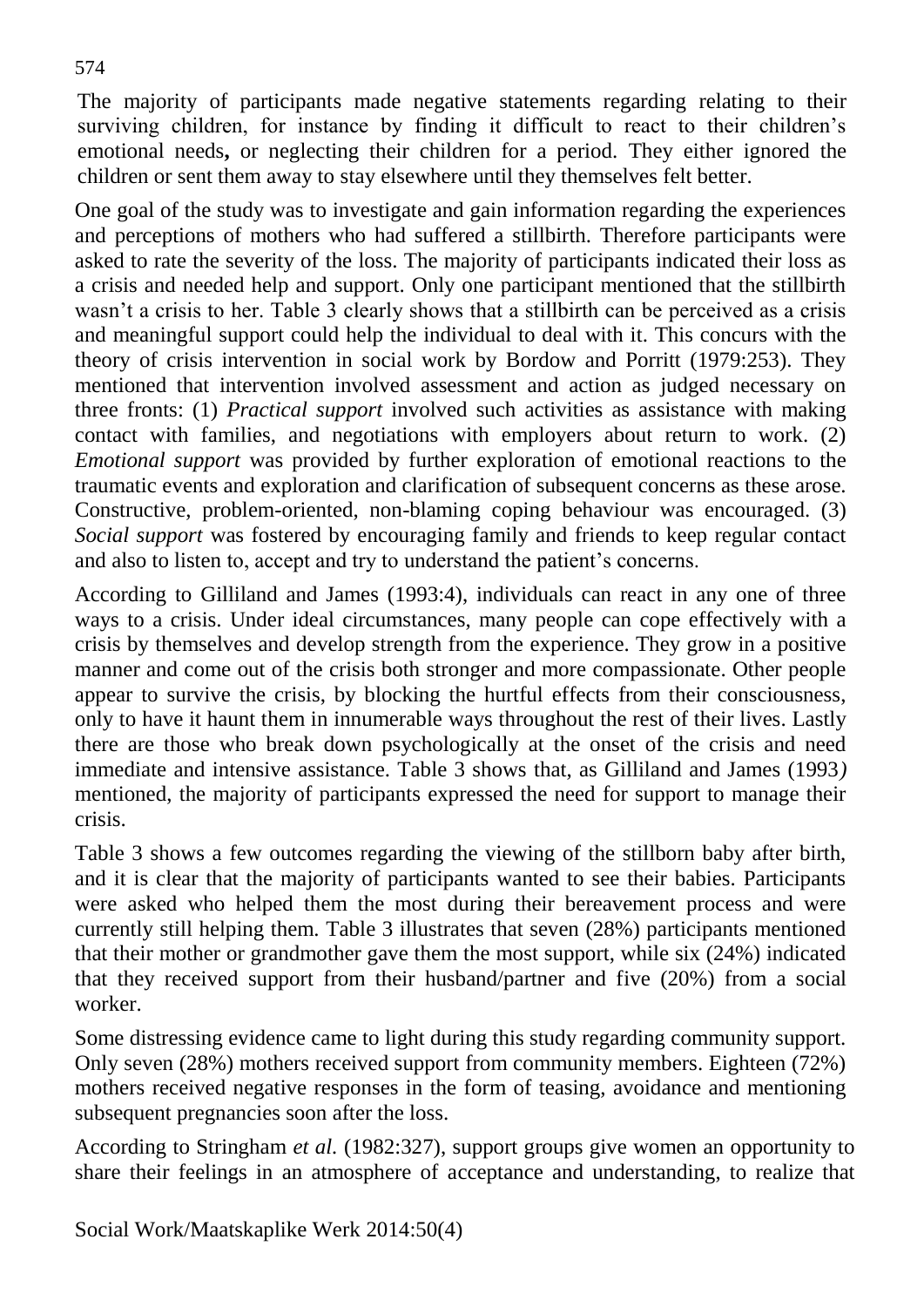their grief was not unusual or abnormal and to meet others who were resolving a loss. The study explored attitudes towards support groups. Table 3 indicates that none of the participants attended support groups as no support was available in the area. Five (20%) participants mentioned that they did not see the necessity or benefit of such a group while 20 (80%) of the participants would advise someone to attend such a group.

# **DISCUSSION**

Stillbirth is increasingly recognized as a major life event, encompassing complex aspects of coping. We interviewed bereaved mothers following stillbirth to understand their coping process. Most women (14/25) were in their 20s. Ambivalent feelings, constant triggers, memories of the stillbirth, coping mechanisms, subsequent pregnancies and the role of the family all appear to be significant factors when the longterm emotional impact on the bereaved mother was explored.

Findings indicated that the life stage during which most of the participants fell pregnant, is generally that time when individuals' energy is focused on intimate relationships, learning to live with a marriage partner, starting a family and managing a home. A stillbirth during this time can thus have a significant impact on the mothers' emotional well-being. For young women under the age of 20 years, it can be extremely stressful as the mother is still searching for her own identity and probably not mature enough to deal with the impact of such a loss.

The home language distribution of the study group correlates with the fact that people living in the designated study area belong to the Brown culture group, and are mostly Afrikaans-speaking. It emerged that the unemployment rate is high and that only 24% (6/25) of the mothers matriculated or had a tertiary education which could help with job seeking.

Although these issues were all addressed during the crisis intervention period, it is suggested that owing to the severe emotional ramifications of stillbirth, long-term emotions persist and not one of the participants were symptom/grief-free six months later. Primary reasons for not wanting to fall pregnant again, as indicated by participants, include that they did not feel themselves strong enough to go through another loss and to relive all the emotions of fear, anger, denial, guilt and worthlessness.

The final findings focused on any positive or negative changes in relationships after the stillbirth. Two-thirds of the participants identified negative communication, insecurity, fury or blame directed at one another, poor coping mechanisms and a need for distance in the relationship. Another conclusion of the study is that stillbirth influenced the participants' relationships with their other children in different ways. Three major groups could be identified, namely a third of the participants who found it difficult to react to their children's emotional needs, while mainly another third of participants acknowledged that they had neglected their children for a period. The last group, a little more than a third, mentioned that they appreciated their children much more now.

The majority, almost three-quarters, of the participants experienced the stillbirth of their baby as a crisis and felt the need for help from somebody. Most of the participants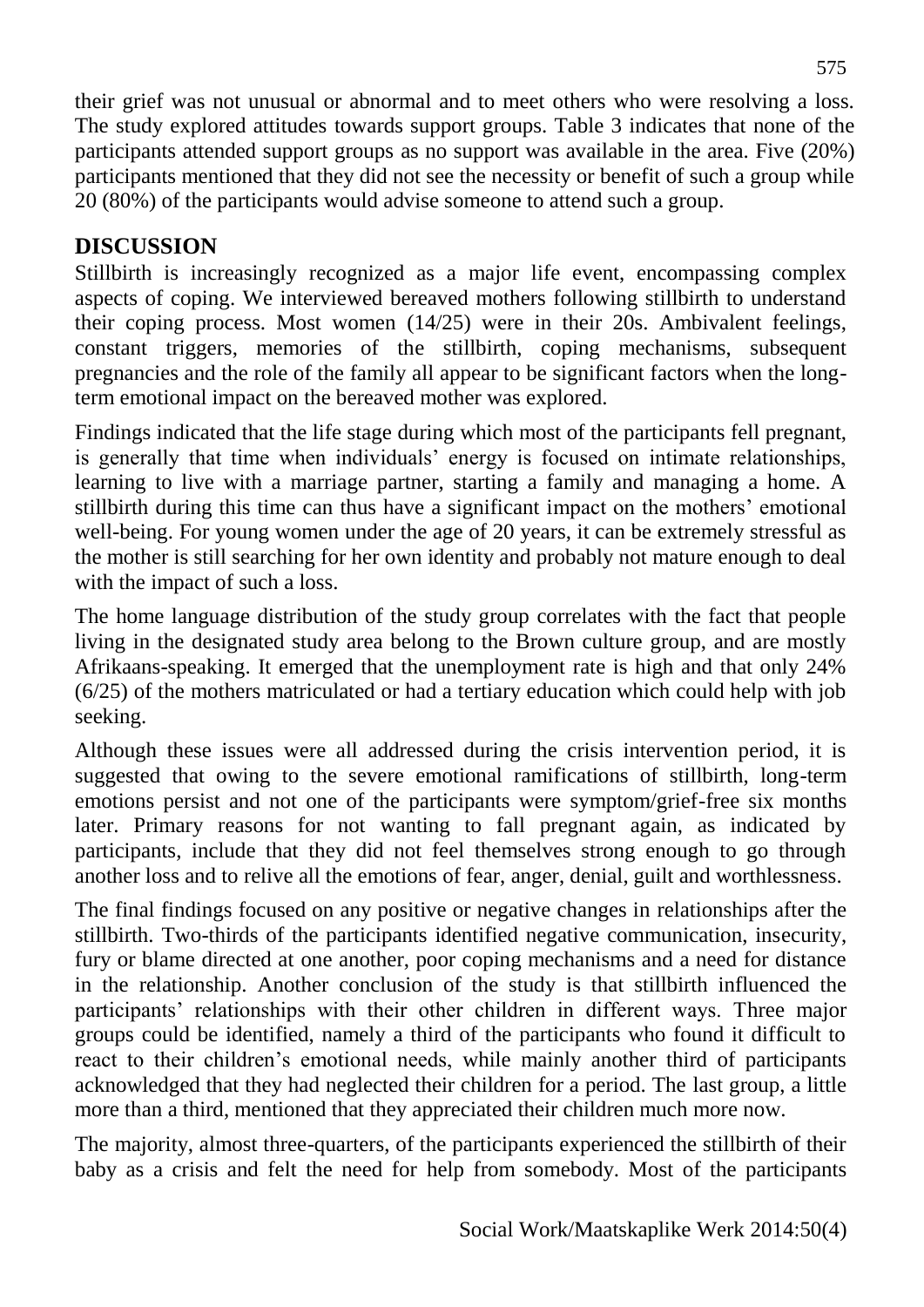mentioned that they needed help from a professional person. In evaluating the highly emotional topic of seeing, holding and taking photos of their babies the majority of the participants expressed that they had wanted to see their baby and longed for this.

It can be concluded that bereaved mothers tend to find support in their mothers/grandmothers or another female rather than in their partners. This may be because the partner is going through his own grief and healing process. Although they need to grieve and heal together, it is important to heal individually as well. Nearly all the participants, except two, had a crisis intervention session with a social worker shortly after the stillbirth. Participants were asked to indicate how they had experienced the crisis intervention session with the social worker from the hospital, from their place of employment or the social worker at the Safe Passage Study. The majority of participants reported that the emotional support during the crisis intervention was very valuable. Three participants had experienced empathy, felt encouraged and appreciated the objectiveness of the support. Some participants mentioned that they still had a need for ongoing counselling. A smaller, but significant number of participants mentioned that they had not foundthe crisis intervention approach positive at the time, as they were still too overwhelmed.

Findings show that crisis intervention as social work method is highly recommended by bereaved parents themselves and that they found it valuable soon after the stillbirth. These findings serve as potential mechanisms on how crisis intervention as method in social work can be used to assist patients who have experienced a stillbirth, and assist the family to adjust constructively. Another important conclusion is that for some individuals ongoing counseling and support are needed, with crisis intervention being only the first step preceding further support.

The majority of participants reported that they had received negative reactions from people in the community. These included that they were teased; they were told that they could have children again and some people felt uncomfortable in their presence and avoided them. Positive reactions which included support and understanding were experienced by only seven participants.

The key conclusions to be drawn from these findings are that a stillbirth creates a severe sense of instability and is perceived as a crisis. Bereaved mothers need immediate support and intensive assistance at the onset of the crisis, when. crisis intervention as method in social work can be very advantageous.

The majority of mothers experienced their loss as a crisis and needed help from a professional. The study emphasizes the importance of social workers being aware that the stillbirth causes tension between partners- and in family relationships. Support from a social worker is essential, allowing bereaved mothers to feel empowered and encouraged to grieve openly for their stillborn babies - much needed in an environment where a stillbirth is regarded as a silent birth.

Support from members in the community is generally insufficient, making stillbirth a "*silent loss*" or a "*disenfranchised loss*". This reiterates the significance of education and support. Unfortunately it is not often talked about, and is not widely reported on in the

Social Work/Maatskaplike Werk 2014:50(4)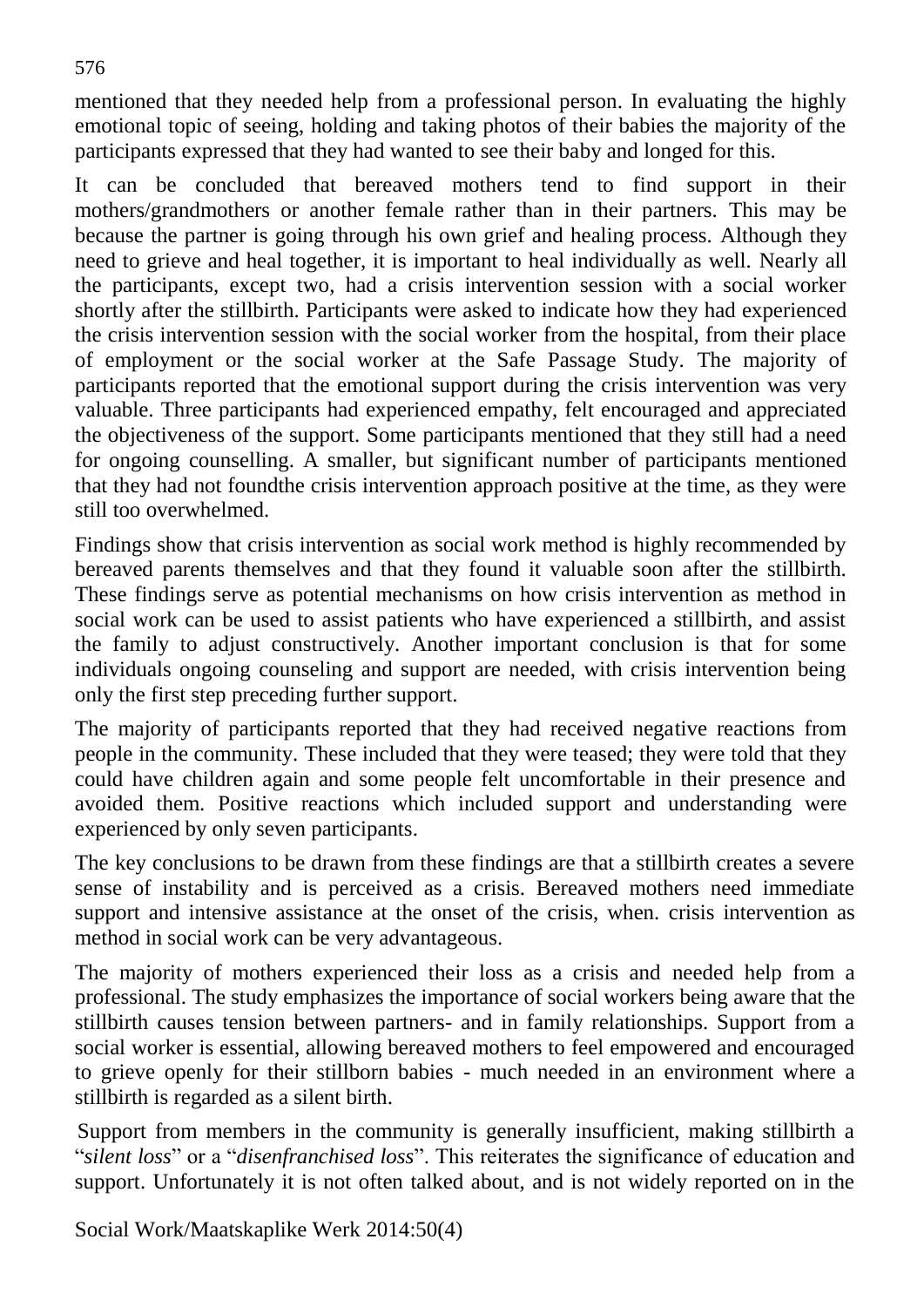media. It might be easier to find support when one has the means to get it, but because many stillbirths take place in less privileged socio-economic areas, circumstances are not always conducive "to be able to grieve".

## **RECOMMENDATIONS**

- Crisis intervention is a positive social work intervention to use when dealing with a bereaved mother and family after experiencing a stillbirth. Care must be taken to provide this intervention as soon as possible after the stillbirth.
- Because findings clearly show that crisis intervention alone is not sufficient, the social worker needs to have a system in place where follow-up interventions can take place, whether telephonically or in an individual or couple session. This will take place, whether telephonically or in an individual or couple session. This will take place after crisis intervention during the adjustment phase.
- The social worker should equip the bereaved mother/couple with skills and techniques to work through feelings of shock, denial and anger, which form the first stages of the grief process. Social workers should assess and emphasize possible activities that could help the mother cope better with her loss.
- Special attention needs to be given by the social worker not only to the bereaved mother during crisis intervention, but also to the partner or husband. It is important to not overlook the partner/husband's grief and his specific grief reactions.
- The social worker needs to be aware of the socio-economic status of the bereaved mother while engaged in crisis intervention. This can be helpful when assessing the mother's attitude towards grief and her ability to grieve without other constraints.
- The women's determination to complete the interview supports the contention that this study offered women a rare opportunity to talk about their loss and a chance to help other families in future. This appeared to give the women a sense of closure. The mothers had no further questions after the interviews.
- The social worker needs to be aware of her/his own emotions regarding stillbirth in order to stay empathetic and objective during support.

In light of the results of the investigation into the psychosocial implications of stillbirth on a mother and her family, it is suggested that further research be done:

- There is a need for more qualitative data documenting cultural influences, for there is a paucity of research in this area. Although a good foundation has been laid in this study pertaining to the effects of a stillbirth on the relationship between the bereaved mother and father, it would be beneficial to conduct a long-term study about the effects of stillbirth on the marital relationship with special focus on communication, blame and how subsequent pregnancies could be handled.
- Social workers should take the three main themes from the qualitative research into consideration when dealing with the impact of a stillbirth and should equip the mother to be aware of: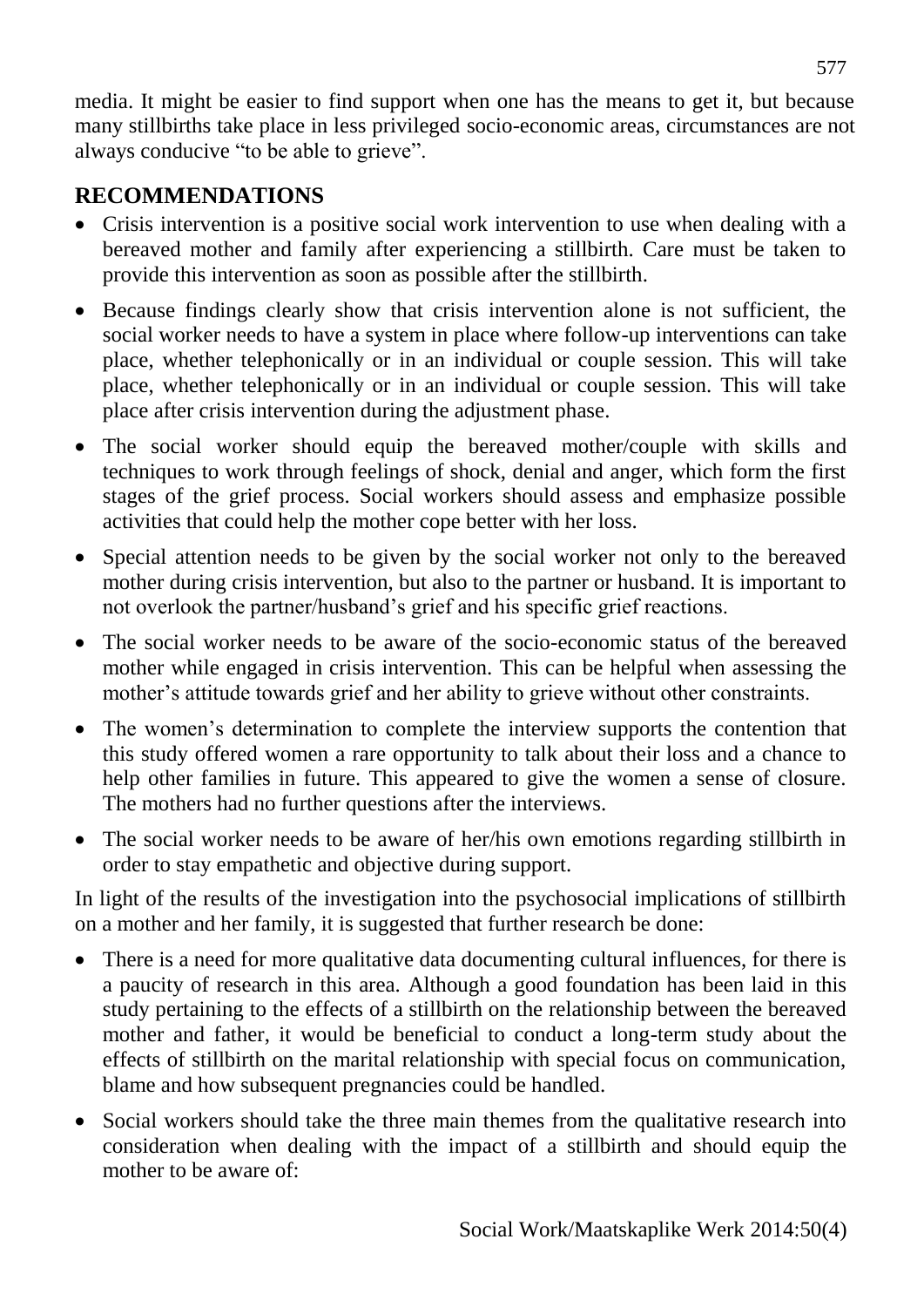- The need for validation of the loss and bereavement
- The importance of internal and external recognition of the baby's identity
- The imperative for social **s**upport and compassionate interventions

# **ACKNOWLEDGEMENTS**

Acknowledgements are rendered to the Safe Passage Study, Department of Obstetrics and Gynaecology, Stellenbosch University for helping to obtain the cooperation of the participants and for releasing a list of possible participants, and to all co-authors for their help and support. We would like to extend our gratitude to all the mothers who participated in the study.

## **REFERENCES**

BORDOW, S. & PORRITT, D. 1979. An experimental evaluation of crisis intervention. **Social Science & Medicine***,* 13A:251-256.

BORG, S. & LASKER, J. 1981. **When pregnancy fails: families coping with miscarriage, stillbirth and infant death***.* Boston: Beacon Press Books.

BREWIN, C.R. 2001. Cognitive and emotional reactions to traumatic events: implications for short-term interventions. **Advances in Mind-Body Medicine***,* 17:160- 196.

BRIER, N. 2008. Grief following miscarriage: a comprehensive review of the literature. **Journal of Women's Health***,* 17(3):451-464.

BRONFENBRENNER, U. 1995. Developmental ecology through space and time: a future perspective. **In**: MOEN, P., ELDER, G.H. (Jr) & LUSCHER, K. (eds), **Examining lives in context: Perspectives on the ecology of human development**. Washington, DC: American Psychological Association, 619-647.

BROWNLEE, K. & OIKONEN, J. 2004. Toward a theoretical framework for perinatal bereavement. **British Journal of Social Work***,* 34(4):517-529.

CACCIATORE, J. 2009. The silent birth: a feminist perspective. **Social Work***,*  54(1):91- 95.

CACCIATORE, J. 2010. Stillbirth: patient-centred psychosocial care. **Clinical Obstetrics & Gynecology***,* 53(3):691-699.

CALLISTER, L.C. 2006. Perinatal loss: a family perspective. **Journal of Perinatal Neonatal Nursing***,* 20(3):227-234.

CAPITULO, K.L. 2005. Evidence for healing interventions with perinatal bereavement. **American Journal of Maternal Child Nursing***,* 30(6):389-396.

CAPLAN, G. 1961. **An approach to community mental health***.* New York: Grune & Stratton.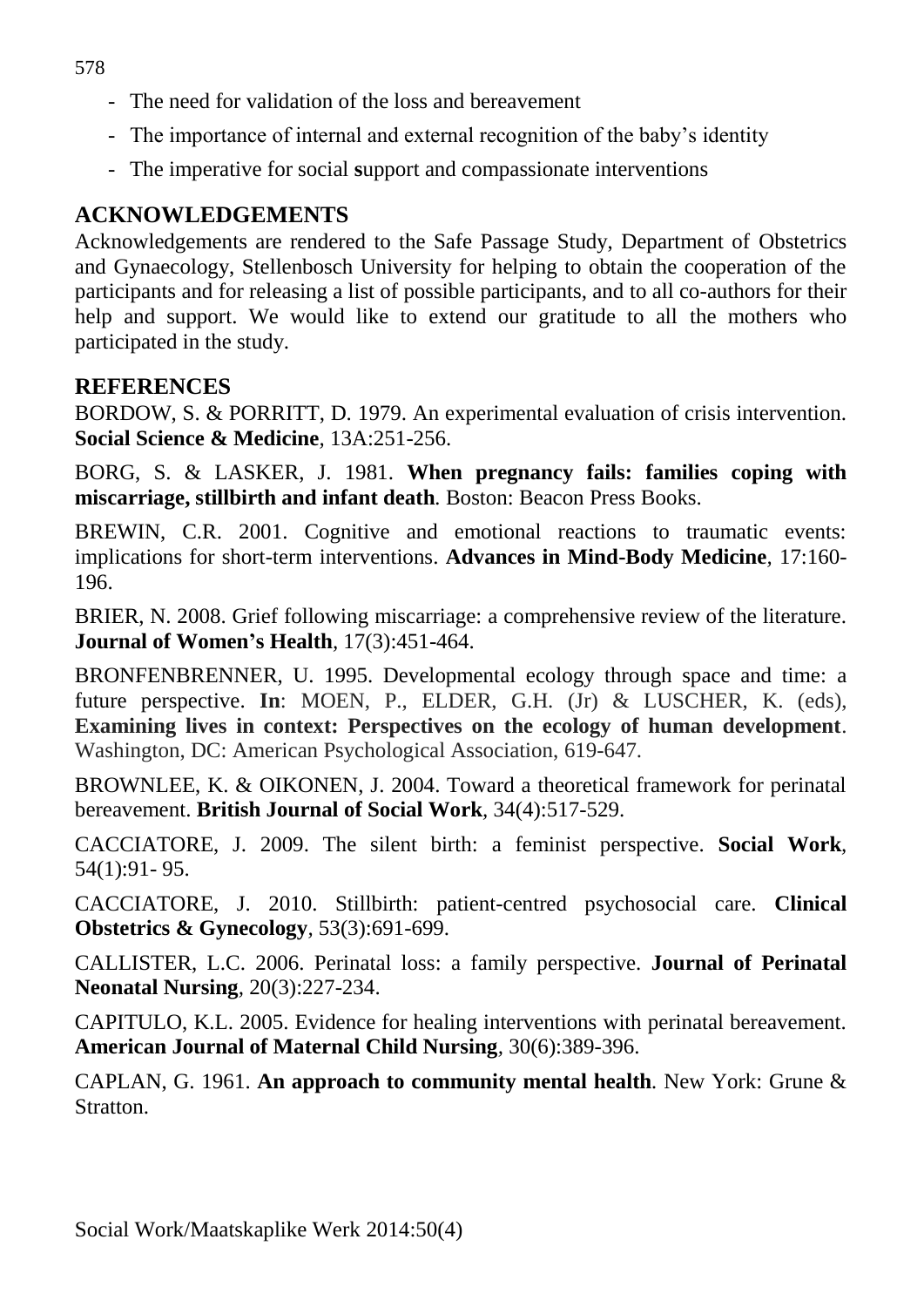CHAN, M.F., LOU, F.L., ARTHUR, D.G., CAO, F.L., WU, L.H., LI, P. & LUI, L. 2008. Investigating factors associate to nurses' attitudes towards perinatal bereavement care. **Journal of Clinical Nursing***,* 17(4):509-518.

DE MONTIGNY, F., BEAUDET, L. & DUMAS, L. 1999. A baby has died: the impact of perinatal loss on family social networks. **Journal of Obstetric Gynecological and Neonatal Nursing**, 28(2):151-156.

DE VOS, A.S., STRYDOM, H., FOUCHÉ, C.B. & DELPORT, C.S.L. 2005. **Research at grass roots. For the social sciences and human service professions***.* Pretoria: Van Schaik Publishers.

GILLILAND, B.E. & JAMES, R.K. 1993. **Crisis intervention strategies***.* California: Brooks/Cole Publishing Company.

HUGHES, P. & RICHES, S. 2003. Psychological aspects of perinatal loss. **Current Opinion in Obstetrics & Gynecology***,* 15(2):107-111.

HUMAN, M. 2013. **Psychosocial implications of a stillbirth for the mother and her family: a crisis-intervention approach***.* Stellenbosch: Stellenbosch University. (Master's Thesis)

HUTTI, M.H. 2005. Social and professional support needs of families after perinatal loss. **Journal of Obstetric Gynecological and Neonatal Nursing***,* 34(5):630-638.

KELLNER, K.R., BEST, E.K., CHESBOROUGH, S., DONNELLY, W. & GREEN, M. 1981. Perinatal mortality counseling program for families who experience a stillbirth. **Death Studies**, 5(1):29-35.

KIRK, P.E. 1984. Psychological effects and management of perinatal loss. **American Journal of Obstetrics and Gynecology**, 149(1):46-51.

KIRKLEY-BEST, E. & KELLNER, K.R. 1982. The forgotten grief: a review of the psychology of stillbirth. **American Journal of Orthopsychiatrics***,* 52(3):420-428.

MAHAN, C.K. & CALICA, J. 1997. Perinatal loss: considerations in social work practice. **Social Work in Health Care**, 24(3/4):141-152.

McCOYD, J.L.M. 2010. A bio-psycho-social assessment of maternal attachment in pregnancy and fetal loss. **Revista De Asistenta Sociala***,* IX(2):131-147.

MODIBA, L. & NOLTE, A.G.W. 2007. The experiences of mothers who lost a baby during pregnancy. **Health SA Gesondheid**, 12(2):3-13.

MOUTON, J. 2001. **How to succeed in your master's & doctoral studies: a South African guide and resource book***.* Pretoria: Van Schaik Publishers.

MYER, R.A. & MOORE, H.B. 2006. Crisis in context theory: an ecological model. **Journal of Counseling & Development**, 84(2):139-147.

SHEAFOR, B.W., HOREJSI, C.R. & HOREJSI, G.A. 1994. **Techniques and guidelines for social work practice**. United States of America: Allyn and Bacon.